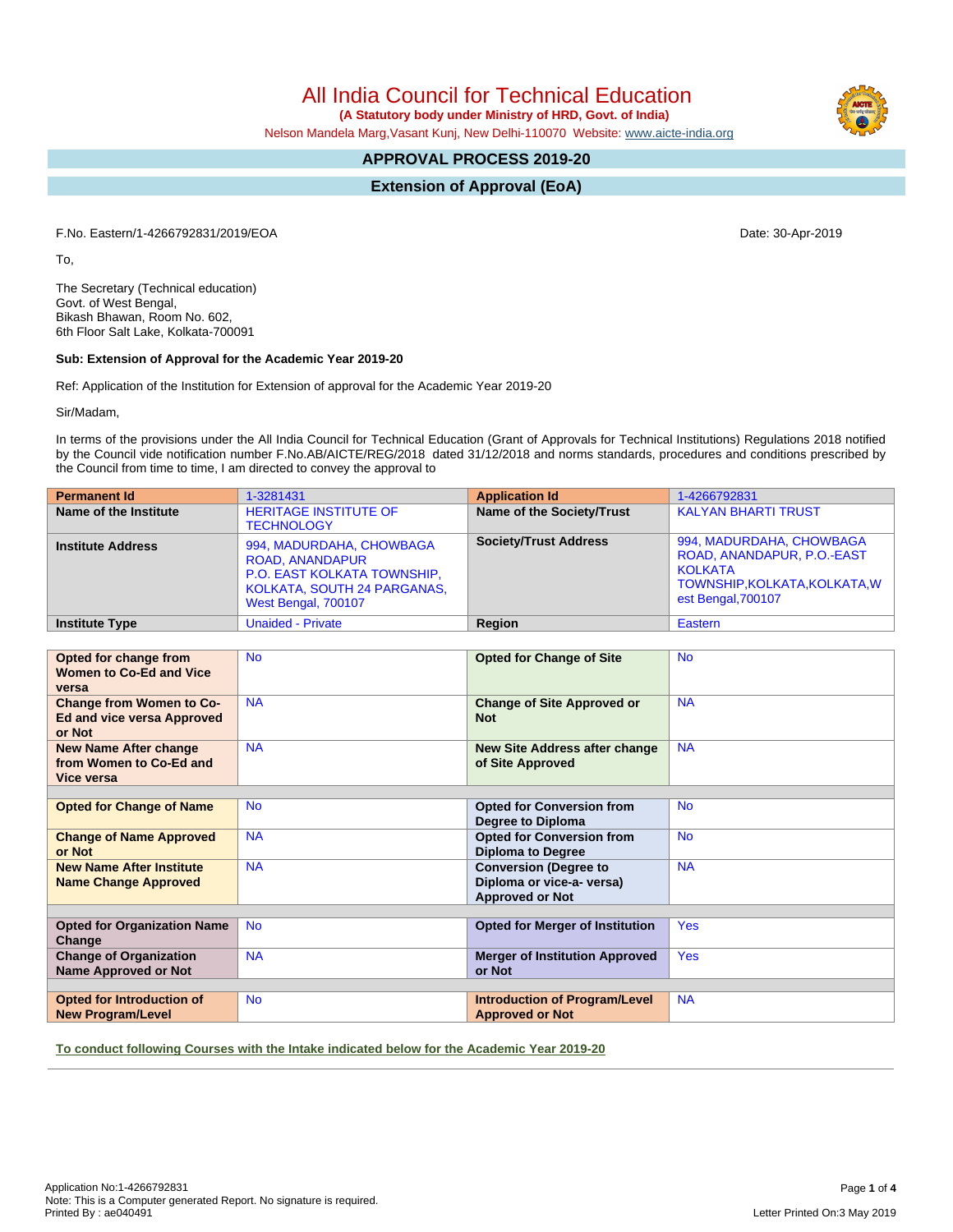| Program                                                                                                                     | Shift | Level                                      | Course                                                                                                        | FT/PT+    | Affiliating Body<br>(Univ/Body)                                            | Intake Approved for<br>2019-20 | <b>NRI Approval</b><br>Status | quota/ OCI/<br>Approval Status<br>PIO/FN/Gulf |
|-----------------------------------------------------------------------------------------------------------------------------|-------|--------------------------------------------|---------------------------------------------------------------------------------------------------------------|-----------|----------------------------------------------------------------------------|--------------------------------|-------------------------------|-----------------------------------------------|
| <b>ENGINEERING</b><br><b>AND</b><br><b>TECHNOLOGY</b>                                                                       | 1st   | <b>UNDER</b><br><b>GRADUA</b><br><b>TE</b> | <b>MECHANICAL</b><br><b>ENGINEERING</b>                                                                       | FT        | Maulana Abul Kalam Azad<br>University of Technology, West<br><b>Bengal</b> | 120                            | <b>NA</b>                     | <b>NA</b>                                     |
| <b>ENGINEERING</b><br><b>AND</b><br><b>TECHNOLOGY</b>                                                                       | 1st   | <b>UNDER</b><br><b>GRADUA</b><br><b>TE</b> | <b>APPLIED</b><br><b>ELECTRONICS</b><br><b>AND</b><br><b>INSTRUMENTATI</b><br><b>ON</b><br><b>ENGINEERING</b> | <b>FT</b> | Maulana Abul Kalam Azad<br>University of Technology, West<br><b>Bengal</b> | 60                             | <b>NA</b>                     | <b>NA</b>                                     |
| <b>ENGINEERING</b><br><b>AND</b><br><b>TECHNOLOGY</b>                                                                       | 1st   | <b>UNDER</b><br><b>GRADUA</b><br>TE.       | <b>BIOTECHNOLOG</b><br>Y                                                                                      | FT.       | Maulana Abul Kalam Azad<br>University of Technology, West<br><b>Bengal</b> | 60                             | <b>NA</b>                     | <b>NA</b>                                     |
| <b>ENGINEERING</b><br><b>AND</b><br><b>TECHNOLOGY</b>                                                                       | 1st   | <b>UNDER</b><br><b>GRADUA</b><br><b>TE</b> | <b>CHEMICAL</b><br><b>ENGINEERING</b>                                                                         | <b>FT</b> | Maulana Abul Kalam Azad<br>University of Technology, West<br><b>Bengal</b> | 60                             | <b>NA</b>                     | <b>NA</b>                                     |
| <b>ENGINEERING</b><br><b>AND</b><br><b>TECHNOLOGY</b>                                                                       | 1st   | <b>UNDER</b><br><b>GRADUA</b><br><b>TE</b> | <b>COMPUTER</b><br><b>SCIENCE AND</b><br><b>ENGINEERING</b>                                                   | <b>FT</b> | Maulana Abul Kalam Azad<br>University of Technology, West<br><b>Bengal</b> | 180                            | <b>NA</b>                     | <b>NA</b>                                     |
| <b>ENGINEERING</b><br><b>AND</b><br><b>TECHNOLOGY</b>                                                                       | 1st   | <b>UNDER</b><br><b>GRADUA</b><br><b>TE</b> | <b>INFORMATION</b><br><b>TECHNOLOGY</b>                                                                       | <b>FT</b> | Maulana Abul Kalam Azad<br>University of Technology, West<br><b>Bengal</b> | 60                             | <b>NA</b>                     | <b>NA</b>                                     |
| <b>ENGINEERING</b><br><b>AND</b><br><b>TECHNOLOGY</b>                                                                       | 1st   | <b>UNDER</b><br><b>GRADUA</b><br><b>TE</b> | <b>CIVIL</b><br><b>ENGINEERING</b>                                                                            | <b>FT</b> | Maulana Abul Kalam Azad<br>University of Technology, West<br><b>Bengal</b> | 120                            | <b>NA</b>                     | <b>NA</b>                                     |
| <b>ENGINEERING</b><br><b>AND</b><br><b>TECHNOLOGY</b>                                                                       | 1st   | <b>POST</b><br><b>GRADUA</b><br><b>TE</b>  | <b>ELECTRONICS</b><br><b>AND</b><br><b>COMMUNICATIO</b><br><b>NS</b><br><b>ENGINEERING</b>                    | <b>FT</b> | Maulana Abul Kalam Azad<br>University of Technology, West<br><b>Bengal</b> | 18                             | <b>NA</b>                     | <b>NA</b>                                     |
| <b>ENGINEERING</b><br><b>AND</b><br><b>TECHNOLOGY</b>                                                                       | 1st   | <b>POST</b><br><b>GRADUA</b><br>ТE         | <b>APPLIED</b><br><b>ELECTRONICS</b><br><b>AND</b><br><b>INSTRUMENTATI</b><br><b>ON</b><br><b>ENGINEERING</b> | <b>FT</b> | Maulana Abul Kalam Azad<br>University of Technology, West<br><b>Bengal</b> | 18                             | <b>NA</b>                     | <b>NA</b>                                     |
| <b>ENGINEERING</b><br><b>AND</b><br><b>TECHNOLOGY</b>                                                                       | 1st   | <b>POST</b><br><b>GRADUA</b><br>ТE         | <b>BIOTECHNOLOG</b><br>Y                                                                                      | <b>FT</b> | Maulana Abul Kalam Azad<br>University of Technology, West<br><b>Bengal</b> | 18                             | <b>NA</b>                     | <b>NA</b>                                     |
| <b>ENGINEERING</b><br><b>AND</b><br><b>TECHNOLOGY</b>                                                                       | 1st   | <b>POST</b><br><b>GRADUA</b><br><b>TE</b>  | <b>VLSI</b>                                                                                                   | <b>FT</b> | Maulana Abul Kalam Azad<br>University of Technology, West<br><b>Bengal</b> | 18                             | <b>NA</b>                     | <b>NA</b>                                     |
| <b>ENGINEERING</b><br><b>AND</b><br><b>TECHNOLOGY</b>                                                                       | 1st   | <b>POST</b><br><b>GRADUA</b><br>TE         | <b>COMPUTER</b><br><b>SCIENCE AND</b><br><b>ENGINEERING</b>                                                   | <b>FT</b> | Maulana Abul Kalam Azad<br>University of Technology, West<br><b>Bengal</b> | 36                             | <b>NA</b>                     | <b>NA</b>                                     |
| <b>ENGINEERING</b><br><b>AND</b><br><b>TECHNOLOGY</b>                                                                       | 1st   | <b>UNDER</b><br><b>GRADUA</b><br>TE        | <b>ELECTRONICS</b><br><b>AND</b><br><b>COMMUNICATIO</b><br><b>NS</b><br><b>ENGINEERING</b>                    | FT.       | Maulana Abul Kalam Azad<br>University of Technology, West<br><b>Bengal</b> | 180                            | <b>NA</b>                     | <b>NA</b>                                     |
| Application No:1-4266792831<br>Note: This is a Computer generated Report. No signature is required.<br>Printed By: ae040491 |       |                                            |                                                                                                               |           |                                                                            |                                |                               | Page 2 of 4<br>Letter Printed On:3 May 2019   |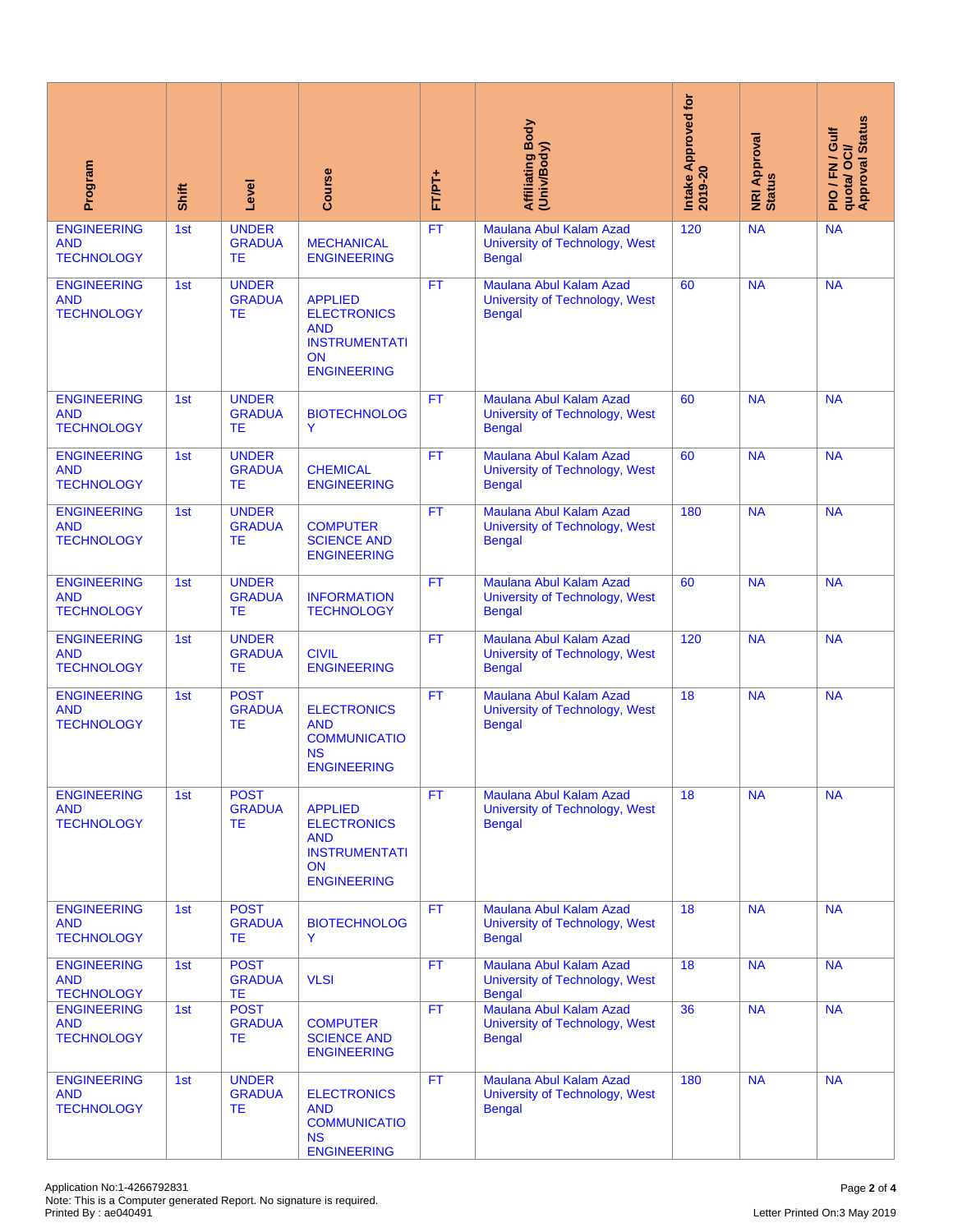| <b>ENGINEERING</b><br><b>AND</b><br><b>TECHNOLOGY</b> | 1st | <b>UNDER</b><br><b>GRADUA</b><br><b>TE</b> | <b>ELECTRICAL</b><br><b>ENGINEERING</b>                    | FT        | Maulana Abul Kalam Azad<br>University of Technology, West<br><b>Bengal</b> | 60  | <b>NA</b> | <b>NA</b> |
|-------------------------------------------------------|-----|--------------------------------------------|------------------------------------------------------------|-----------|----------------------------------------------------------------------------|-----|-----------|-----------|
| <b>ENGINEERING</b><br><b>AND</b><br><b>TECHNOLOGY</b> | 1st | <b>POST</b><br><b>GRADUA</b><br>TE         | <b>RENEWABLE</b><br><b>ENERGY</b>                          | FT        | Maulana Abul Kalam Azad<br>University of Technology, West<br><b>Bengal</b> | 18  | <b>NA</b> | <b>NA</b> |
| <b>MCA</b>                                            | 1st | <b>POST</b><br><b>GRADUA</b><br>TE         | <b>MASTER OF</b><br><b>COMPUTER</b><br><b>APPLICATIONS</b> | <b>FT</b> | Maulana Abul Kalam Azad<br>University of Technology, West<br><b>Bengal</b> | -60 | <b>NA</b> | <b>NA</b> |

+FT –Full Time,PT-Part Time

In case of any differences in content in this Computer generated Extension of Approval Letter, the content/information as approved by the Executive Council / General Council as available on the record of AICTE shall be final and binding.

Strict compliance of Anti-Ragging Regulation: - Approval is subject to strict compliance of provisions made in AICTE Regulation notified vide F. No. 37- 3/Legal/AICTE/2009 dated July 1, 2009 for Prevention and Prohibition of Ragging in Technical Institutions. In case Institution fails to take adequate steps to Prevent Ragging or fails to act in accordance with AICTE Regulation or fails to punish perpetrators or incidents of Ragging, it will be liable to take any action as defined under clause 9(4) of the said Regulation.

### **It is mandatory to comply all the essential requirements as given in APH 2019-20(appendix 6)**

NOTE: If the State Government / UT / DTE / DME has a reservation policy for admission in Technical Education Institutes and the same is applicable to Private & Self-financing Technical Institutions, then the State Government / UT/ DTE / DME shall ensure that 10 % of Reservation for EWS would be operational from the Academic year 2019-20 without affecting the percentage reservations of SC/ST/OBC/General . However, this would not be applicable in the case of Minority Institutions referred to the clause (1) of Article 30 of **Constitution of India.**

> **Prof. A.P Mittal Member Secretary, AICTE**

Copy to:

- **1. The Director Of Technical Education\*\*, West Bengal**
- **2. The Registrar\*\*,** Maulana Abul Kalam Azad University Of Technology, West Bengal
- **3. The Principal / Director,**

Heritage Institute Of Technology 994, Madurdaha, Chowbaga Road, Anandapur P.O. East Kolkata Township, Kolkata,South 24 Parganas, West Bengal,700107

## **4. The Secretary / Chairman,**

Kalyan Bharti Trust 994, Madurdaha, Chowbaga Road, Anandapur, P.O.-East Kolkata Township. Kolkata, Kolkata, West Bengal,700107

#### **5. The Regional Officer,**

All India Council for Technical Education College of Leather Technology Campus Block LB, Sector III, Salt Lake City Kolkata - 700 098, West Bengal